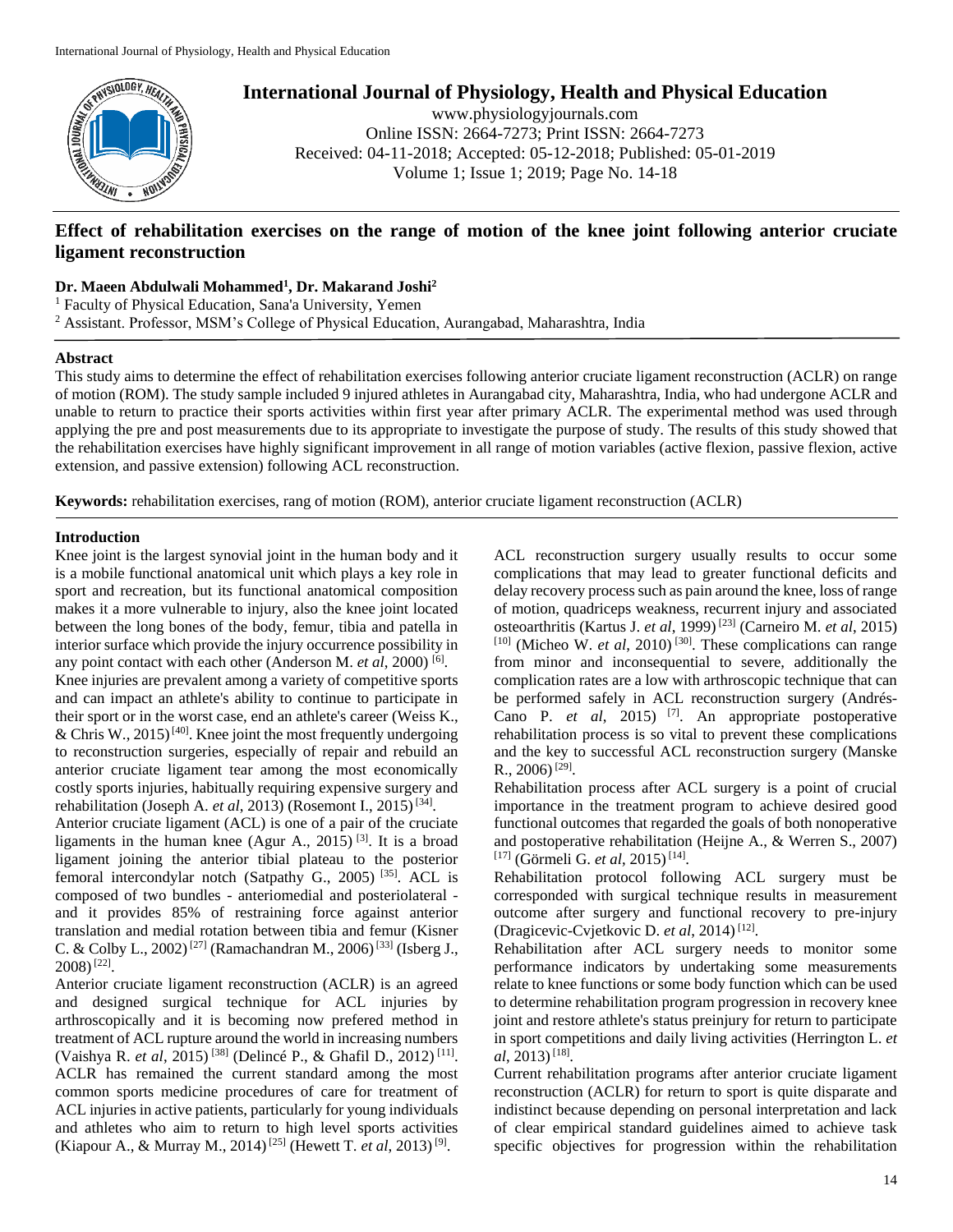literature (Schmitt L. *et al*, 2012) [36] (Herrington L. *et al*, 2013) [18] .

The magnitude of the problem is clear, as a high incidence of ACL injury, particularly in young athletes. Recent evidence suggests that more than half of athletes who undergo ACL surgery are unable to return to their preinjury level of function after ACLR surgery. Return to sports activities remains a very difficult topic. Thus the research regarding the rehabilitation process of athlete after ACL surgery continues to evolve (Paterno  $M_{\cdot}$ , 2015)<sup>[32]</sup>.

Although studies have been conducted to investigate in the effects of rehabilitation exercises on range of motion following ACL reconstruction that mentioned in literature review, but the rehabilitation process remains controversial issue needs to conduct further studies in order to early return for the injured athletes to high-level competitive sports.

# **Objective of Study**

This study aims to determine the effect of rehabilitation exercises following anterior cruciate ligament reconstruction (ACLR) on range of motion (ROM) through comparative between pre and post measurements.

## **Hypothesis of Study**

There is a significant difference between pre and post measurements of range of motion (ROM) following anterior cruciate ligament reconstruction in favor of post measurement.

### **Methodology**

The study used the experimental method through investigate in effect of rehabilitation exercises by using the pre and post measurements following ACL reconstruction.

### **Subjects of Study**

The study sample was purposely selected to include 9 injured athletes in Aurangabad city, Maharashtra, India, who had undergone ACL surgery and unable to return to full participation in sports activities at same their previous preinjury level within first year after primary ACLR. To verify the homogeneity of the study sample was investigated some demographics represent sharing common characteristics of study sample such as sex, age, height, weight, etc. These characteristics in study sample should be equivalent in order to achieve their homogeneity.

|  |  |  | <b>Table 1:</b> Demographic characteristics of study sample $(N = 9)$ |  |  |  |  |  |
|--|--|--|-----------------------------------------------------------------------|--|--|--|--|--|
|--|--|--|-----------------------------------------------------------------------|--|--|--|--|--|

| Variables | Unit | Mean   | S.D   | <b>Skewness</b> |
|-----------|------|--------|-------|-----------------|
| Age       | Year | 23.56  | 3.005 | 0.196           |
| Height    | Сm   | 172.78 | 7.311 | $-0.678$        |
| Weight    | ۷ğ   | 75.24  | 7.436 | በ 179           |

The table (1) shows that there is no significant difference in

demographic characteristics (age, height, weight) of study sample. All skewness values are limited between  $-3$  and  $+3$ , which clearly indicated to homogeneity of study sample, thus it is acceptable to conduct this study.



**Fig 1:** Mean difference of demographic characteristics of study sample  $(N = 9)$ 

# **Rehabilitation Exercises**

The rehabilitation exercises have been designed through review some previous studies in ACL rehabilitation after surgery. The rehabilitation exercises included most commonly exercises in modern standard rehabilitation programs after ACL reconstruction surgery, which divided into five stages for period of twelve weeks. Each week consisted five sessions. Session time ranged between 45 to 60 minutes with progress of rehabilitation stages according to the fifteen experts' opinions in physiotherapy and sports injuries rehabilitation field. The rehabilitation exercises have been executed from May  $1<sup>st</sup>$  to July 31 $<sup>st</sup>$ , 2014 in</sup> playgrounds and gyms of M.S. M's College of Physical Education, Aurangabad, Maharashtra, India.

#### **Tools and Means of Measurements (Materials Used)**

The tools and means were tested in the pilot study and were shown to be accurate and reliable, which included the following:

- a. Stadiometer to measure the height (cm).
- b. Electronic weighing machine to measure the weight (kg).
- c. Goniometer to measure the range of motion of the knee joint (degree).

## **Statistical Analysis**

The data of present study were analyzed by using SPSS statistical software package (version 22). Mean values, standard deviations and skewness were calculated to verify the demographic characteristics of study sample, then T-test was calculated to determine the differences between pre and post measurements after 12 weeks of rehabilitation, the (P≤0.05) level of probability is accepted as a criterion of statistical significance.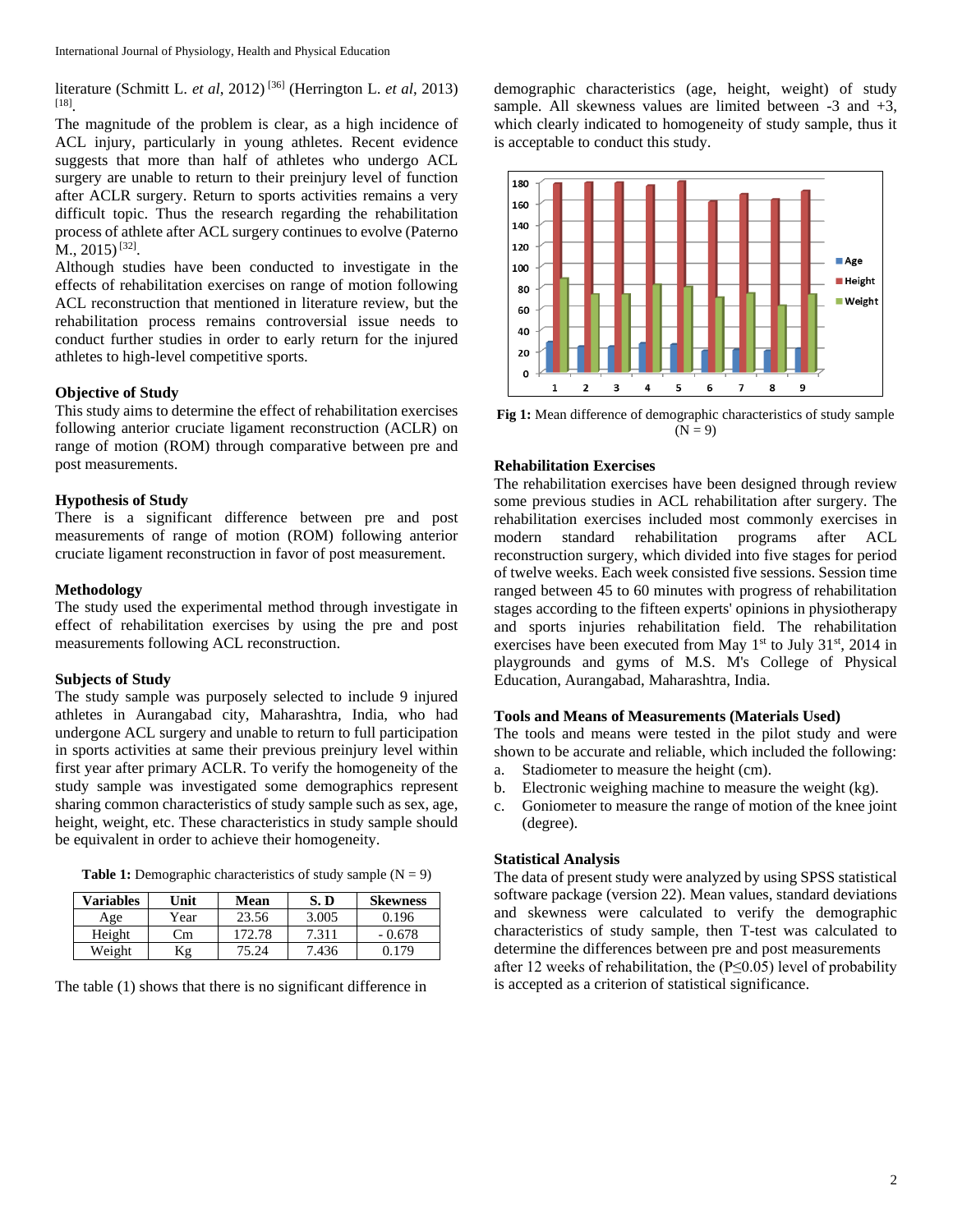#### **Results and Discussion**

| Variables             | Pre    |        | Post  |       | Mean              | <b>T</b> -test | <b>P-value</b> |  |
|-----------------------|--------|--------|-------|-------|-------------------|----------------|----------------|--|
|                       | Mean   | S.D    | Mean  | S. D  | <b>Difference</b> |                |                |  |
| <b>Active Flexion</b> | 67.67  | 5.431  | 42.89 | 3.919 | $-24.780$         | 11.0999        | 0.0001         |  |
| Passive Flexion       | 60.00  | 4.416  | 33.11 | 4.512 | $-26.890$         | 12.7776        | 0.0001         |  |
| Active Extension      | 122.78 | 10.134 | 71.00 | 4.416 | 48.220            | 13.0862        | 0.0001         |  |
| Passive Extension     | 31.44  | 10.910 | 76.78 | 2.587 | 45.340            | 12.1311        | 0.0001         |  |

**Table 2:** Significant differences in range of motion variables between pre and post measurements (N=9)

The table (2) shows that there is significant improvement in range of motion of the injured knee joint after 12 weeks of proposed rehabilitation program. The mean difference between pre and post measurements of proposed rehabilitation program in active range of motion flexion and passive range of motion flexion are (-24.780 and -26.890) respectively. While active range of motion extension and passive range of motion extension are (48.220 and 45.340) respectively in favor of post measurement. There is statistically significant difference at level ( $p \le 0.05$ ) between pre and post measurements in all range of motion variables (0.0001).



**Fig 2:** Mean difference in range of motion variables between pre and post measurements (N=9)

The results of this study showed that the rehabilitation exercises have highly significant improvement in all range of motion variables following ACL reconstruction. There is significant improvement between pre and post measurements in range of motion variables (active flexion, passive flexion, active extension, and passive extension). While in post measurements the rehabilitation exercises program has positive effect on increasing all range of motion under study. Therefore the superiority in post measurements due to the rehabilitation exercises collected most exercises that mentioned in recent standard rehabilitation programs after ACL reconstruction surgery such as range of motion and muscle strength exercises, walking, running, ergometer cycle, treadmill, balance exercises, resistance exercises from different angles (leg press machine), passive exercises and leg press machine by using different weights gradually. These results accepted by several previous studies which were done in rehabilitation after ACL surgery. (Abdulzahir M., 2013)<sup>[1]</sup> observed that the rehabilitation program by using dynamic balance exercises impacted in increase range of motion (ROM) following ACL reconstruction surgery of athletes and helped them to return to their sports activities. (Haggag A., 2013) [16] mentioned that the passive rehabilitation exercises for 12 weeks led to improve flexion and extension range

of motion (FROM and EROM) after arthroscopic ACL reconstruction and there was varying effects on return of the injured limb to its normal case. (Awadallah A., 2012)[8] indicated that the 3 months rehabilitation program using aquatic resistance training led to regain ROM of knee (flexion, extension) after ACL surgery. (Al-Rufidy M., 2007)<sup>[4]</sup> found significant difference in active and passive ranges of motion after ACLR surgery. (Hooper D. *et al*, 2001)<sup>[20]</sup> reported that greatly improved results using the accelerated rehabilitation program (CKC), including greater return of knee extension, strength and maintaining stability after ACL reconstruction surgery. (Ibrahim F., 2013) [21] concluded that the isometric and dynamic rehabilitation exercises led to restore range of motion (ROM) of infected knee after internal ligaments surgery. (Mohammed M., 2013) [31] showed that the rehabilitation range of motion and muscle strength exercises after arthroscopic anterior cruciate ligament reconstruction (AACLR) had led to improve functional stability through increase muscle strength and range of motion (ROM). (Awdat M., 2012)<sup>[9]</sup> demonstrated that the rehabilitation program using strength exercises after ACL rupture has positive influence on regaining flexion and extension range of motion (FROM and EROM) of the knee joint compared with the intact knee joint. (Tagesson S.,  $2008$ )  $[37]$  explained that the gradual increase range of motion (ROM) starts in early rehabilitation stage due to reduce swelling and regular rehabilitation stages after ACL injury or surgery lead to reduce swelling gradually, thus increase range of motion (ROM). **(**Amin A., 2014) [5] demonstrated the proposed rehabilitation program by using resistance training led to restore range of motion (AROM and PROM) and return to normal functional efficiency of injured knee compared with intact knee. (Abu Alsaud K., 2012)<sup>[2]</sup> reported the physical therapy which consisted active and passive exercises has positive impact on increase range of motion (FROM and EROM) of knee joint and raise the functional efficiency of body joints. (Kidd M., & Viswanathan P., 2010)  $^{[26]}$  revealed that the standard physiotherapy alone has more valuable than CPM to improve ROM of knee function following total knee arthroplasty. (Elsayad H., 2011) [13] found that the isometric and dynamic rehabilitation exercises have led to improve range of motion (flexion and extension) and functional ability after AACLR. (Grinsven S. *et al*, 2010) [15] demonstrated that the accelerated rehabilitation protocol led to regain range of motion (ROM) and muscle strength following ACLR. (Villa S. *et al*, 2010)<sup>[39]</sup> cleared that the sport-specific rehabilitation protocol had positive effect on improve the knee extension, knee flexion and muscles strength for soccer players after ACLR surgery. (Kelln B. *et al*, 2009) [24] reported that the active rehabilitation exercises on a bicycle ergometer led to improve ROM and to promising results in patients after partial meniscectomy. (Mahmoud M., 2007) [28] concluded that the proposed program which included muscle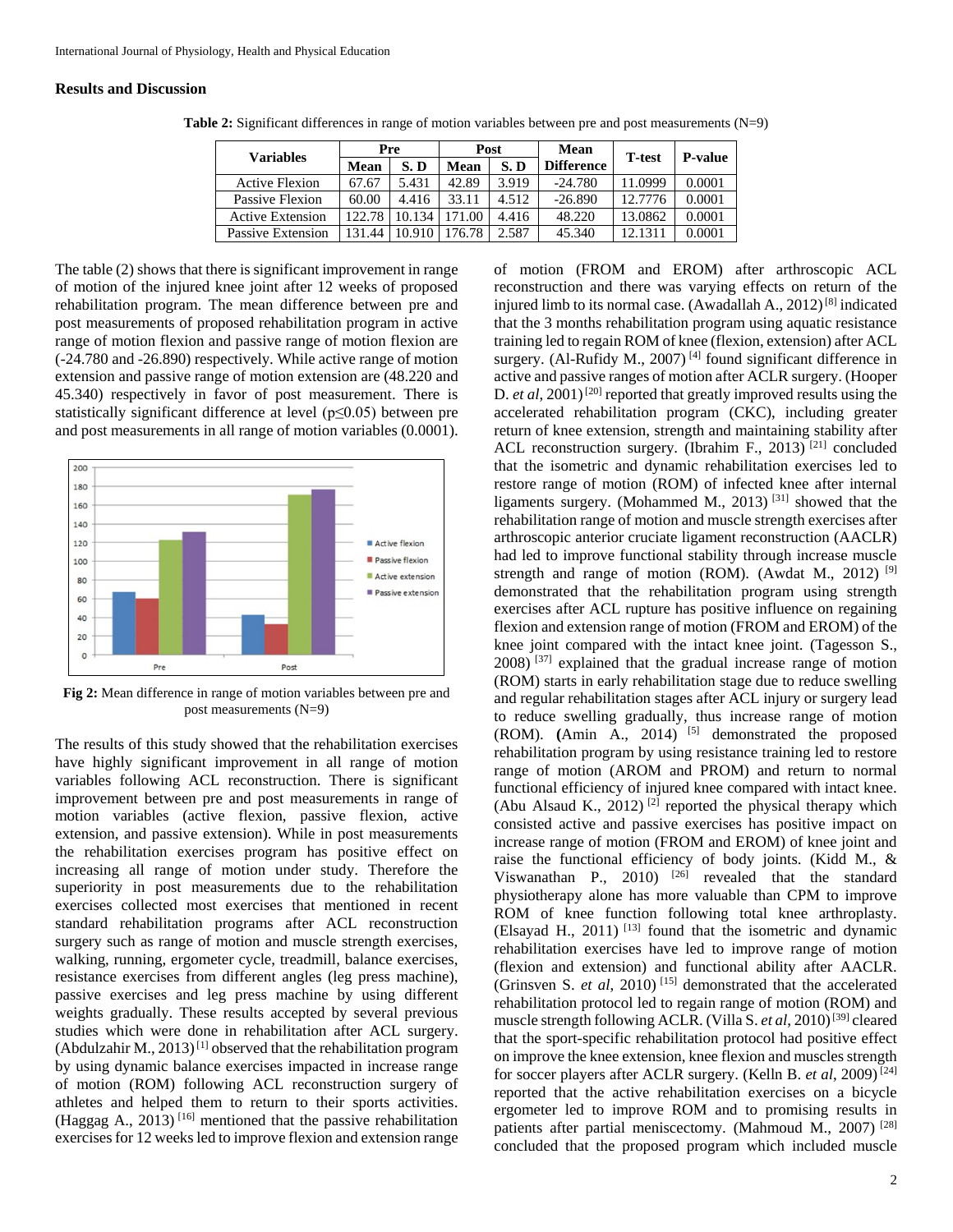strength exercises and passive range of motion exercises has positive improvement in range of motion (flexion and extension) and return of the normal functions for the injured knee joint after total knee replacement. It can be emphasized that the rehabilitation exercises had included most rehabilitation exercises which has been mentioned previously, this proved superior effect of rehabilitation exercises, thus the hypothesis has been fully achieved.

### **Conclusions**

The rehabilitation exercises had a highly effective in increasing all in range of motion variables (active flexion, passive flexion, active extension, and passive extension) after 3 months following anterior cruciate ligament (ACL) reconstruction.

## **Recommendations**

The design of rehabilitation exercises following ACL reconstruction should be based on scientific and clinical research and focus on specific drills and exercises designed to return the injured athletes to the desired functional goals. Develop the proposed rehabilitation program by addition of some therapeutic modalities (e.g., CPM., faradic simulation, ultrasound, etc.). Apply the proposed rehabilitation program on athletes after ACL surgery, who returned to their sports activities after rehabilitation, but they unable to participate in competitions as same their functions and skills levels preinjury. Focus on adding some prevention exercises to rehabilitation program with theory lessons about ACL injury risk factors and prevention to avoid injury recurrence and to safe return to sports participation. Increase sample of the study to provide a higher representation of the characteristics of the society for results to be credible. Conduct comparative study between males and females athletes after ACL reconstruction.

#### **References**

- 1. Abdulzahir M. Effect of Rehabilitation Program by Using Balance Exercises to Improve Knee Joint Functions and some Psychological Manifestations after Anterior Cruciate Ligament Reconstruction, Master Dissertation, Department of Sport Health Sciences, Faculty of Physical Education, Assiut University, 2013.
- 2. Abu Alsaud K. The Impact of Proposed Program to Raise the Functional Efficiency of the Knee Joint in the Elderly, Master Thesis, Department of Sport Health Science, Faculty of Physical Education, Mansoura University, 2012.
- 3. Agur A. Essential Clinical Anatomy: Biology, Anatomy, 5<sup>th</sup> Ed., Cram101 Textbook Reviews, 2015, p 176.
- 4. Al-Rufidy M. Efficacy of Two Rehabilitation Programs after Anterior Cruciate Ligament Surgical Reconstruction, Master Thesis in Physical Therapy, Department of Health Rehabilitation Sciences College of Applied Medical Sciences King Saud University, Riyadh, Saudi Arabia. 2007; 1:36-37.
- 5. Amin A. The Impact of Proposed Rehabilitation Program to Improve the Functional Efficiency of Knee Osteoarthritis, Master Dissertation, Department of Sport Health Sciences, Faculty of Physical Education, Minia University, 2014.
- 6. Anderson M, Susan J, Malissa M. Sports Injury Management, Lippincott Williams & Wilkins, Philadelphia, U.S.A, 2000, p 296.
- 7. Andrés-Cano P, Godino M, Vides M, Guerado E. Postoperative Complications of Anterior Cruciate Ligament Reconstruction after Ambulatory Surgery, Revista Española De Cirugía Ortopédica Y Traumatología (English Edition). 2015; 59(3):157-164.
- 8. Awadallah A. Effect of Rehabilitation Program on Anterior Cruciate Ligament Tear in Knee Joint Using Aquatic Therapy Exercises, Ph.D. Thesis, Department of Sport Health Sciences, Faculty of Physical Education for Boys, Benha University, 2012.
- 9. Awdat M. Effect of Rehabilitation Program after Anterior Cruciate Ligament Surgery, Sudanese Journal of Public Health. 2012; 7(2):71-80.
- 10. Carneiro M, Nakama G, Luzo M. Loss of Extension after Anterior Cruciate Ligament Reconstruction Treated with Arthroscopic Posteromedial Capsulotomy, Ann Sports Med Res. 2015; 2(1):1013.
- 11. Delincé P, Ghafil D. Anterior Cruciate Ligament Tears: Conservative or Surgical Treatment? A Critical Review of the Literature, Knee Surgery, Sports Traumatology, Knee Surg Sports Traumatol Arthroscopy. 2012; 20(1):48-61.
- 12. Dragicevic-Cvjetkovic D, Jandric S, Bijeljac S, Palija S, Manojlovic S, Talic G. *et al*. The Effects of Rehabilitation Protocol on Functional Recovery After Anterior Cruciate Ligament Reconstruction, Medical Archives (Med Arh). 2014; 68(5):350-352.
- 13. Elsayad H. Effect of Exercise Program on Knee Muscles Strength and Functional Abilities after Arthroscopic Anterior Cruciate Ligament Reconstruction, M.Sc. Thesis, Adult Health Nursing Department, Faculty of Nursing, Menoufia University, 2011.
- 14. Görmeli G, Ayşe C, Sevimli R, Karakaplan M, Aslantürk O. Knee Osteoarthritis after ACL Injury: Does Early Reconstruction Prevent Posttraumatic Osteoarthritis?, Journal of Turgut Ozal Medical Center. 2015; 22(4):276- 277.
- 15. Grinsven S, Cingel R, Holla C, Loon C. Evidence-based Rehabilitation Following Anterior Cruciate Ligament Reconstruction, Knee Surgery, Sports Traumatology, Arthroscopy (Knee Surg Sports Traumatol Arthrosc). 2010; 18(8):1128-1144.
- 16. Haggag A. Proposal Physical Rehabilitation Program for Knee after Anterior Cruciate Ligament Reconstruction with Semitendinosus Tendon Autograft Using Endoscope, Master Thesis, Department of sport Health Sciences, Faculty of Physical Education for Girls, Alexandria University, 2013.
- 17. Heijne A. Rehabilitation after Anterior Cruciate Ligament Reconstruction Using Patellar Tendon or Hamstring Grafts: Open and Closed Kinetic Chain Exercises, Ph.D. Thesis, Department of Molecular Medicine and Surgery Section of Orthopaedics and Sports Medicine, Stockholm Sports Trauma Research Center, Karolinska Institute, Stockholm, Sweden, 2007.
- 18. Herrington L, Myer G, Horsley I. 2013; 14(4):188-198.
- 19. Hewett T, Di Stasi S, Myer G. Current Concepts for Injury Prevention in Athletes after Anterior Cruciate Ligament Reconstruction, Am J Sports Med. 2013; 41(1):216-224.
- 20. Hooper D, Morrissey M, Drechsler W, Morrissey D, King J. Open and Closed Kinetic Chain Exercises in the Early Period After Anterior Cruciate Ligament Reconstruction